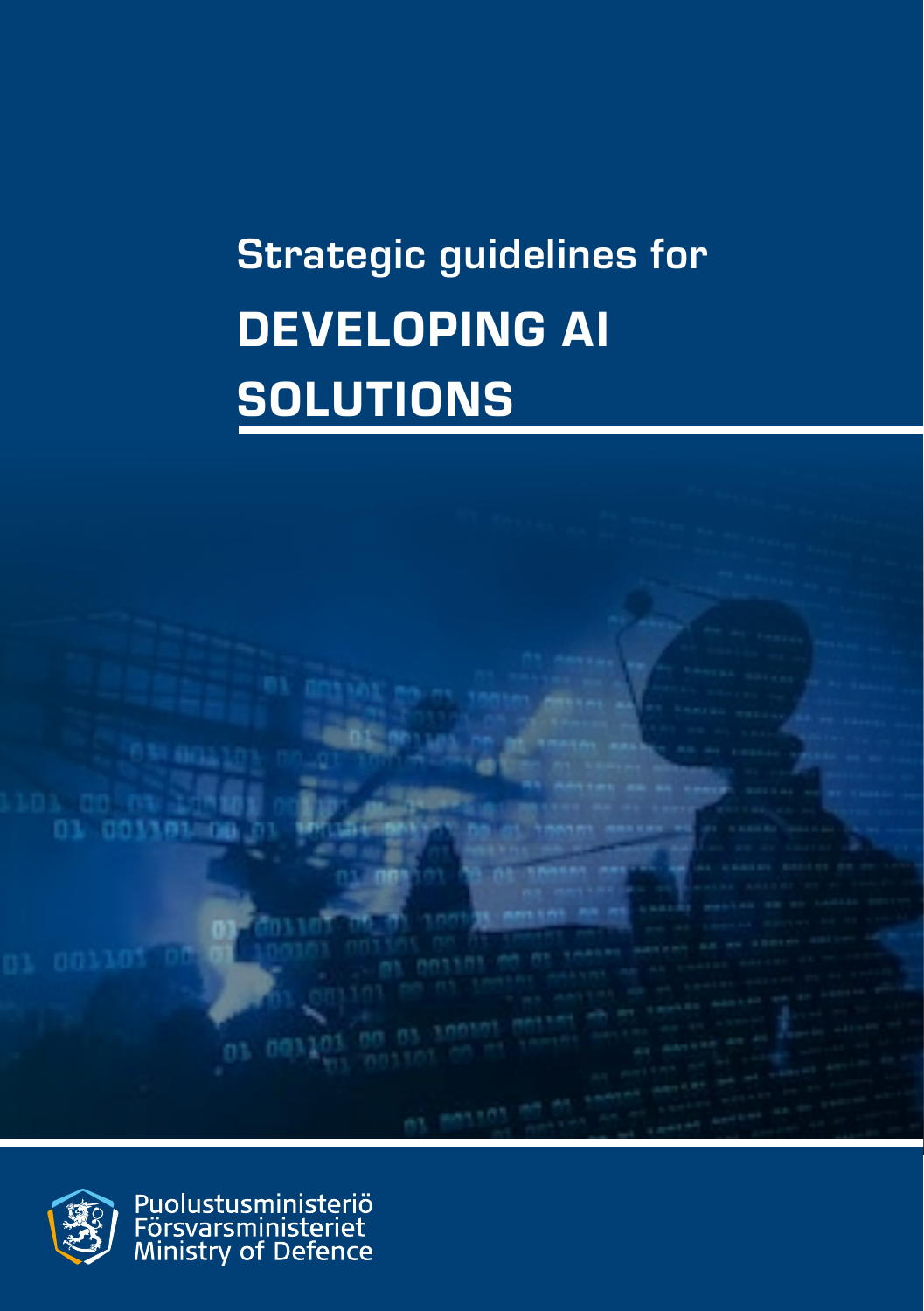# **CONTENTS**

| 2. Strategic steering for developing AI capabilities |  |
|------------------------------------------------------|--|
|                                                      |  |
|                                                      |  |
|                                                      |  |
|                                                      |  |
|                                                      |  |
|                                                      |  |

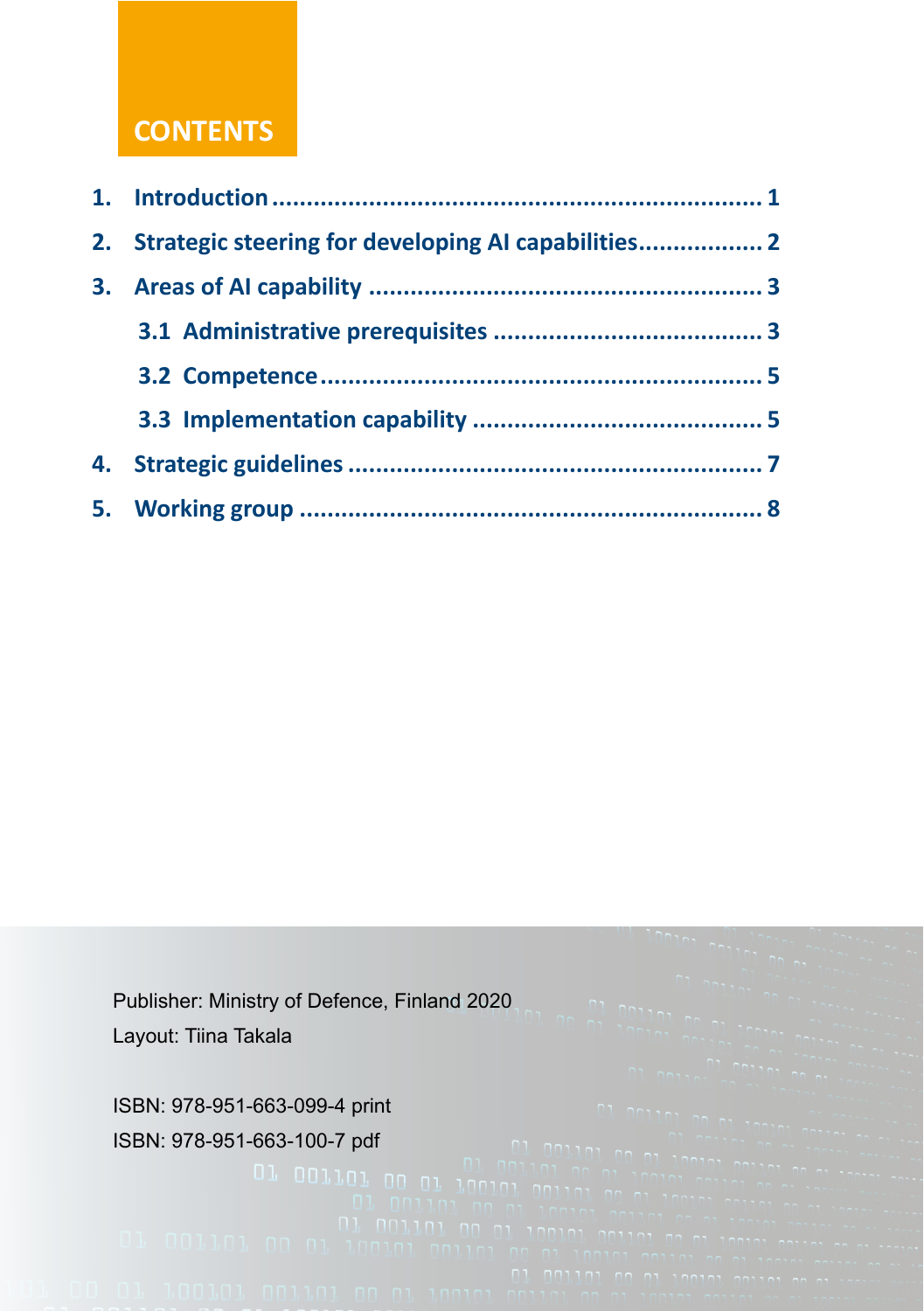# <span id="page-2-0"></span>**1. INTRODUCTION**

There are a number of different definitions for the term **artificial intelligence**. According to a clear definition, "AI enables machines to perform tasks for which human intelligence has previously been required".

At the moment, however, AI implementations are still very specific, performing only very strictly limited, predetermined tasks. It would often be more appropriate to use the term **support intelligence** instead of **artificial intelligence**. Artificial intelligence that is similar to human intelligence or capable of human consciousness is not expected to emerge in the next few years. AI performs best in tasks the human brain cannot cope with. For example, when the amount of information or the required processing speed is too high, or an analysis independent of human variables is needed.

Global digitalisation and, as a result, the development of AI applications have strongly shaped the world in which we live. Artificial intelligence technologies make one of the most important digital performance leaps of our time possible. Russia, China, the USA, EU countries and a number of large companies are investing heavily in the development of artificial intelligence. They build capabilities that utilise AI and collect data that serves as fuel for these systems. Finland and the defence administration are not separate from this international development.

In order for Finland to retain its credible defence capability, our AI and digitalisation capabilities must be developed. Traditionally, defence administration has developed its capabilities by purchasing ready-made solutions. However, artificial intelligence and digitalisation require both the development of own expertise and the search for new partners. A technical infrastructure that serves the whole is needed, building on the storage and safe distribution of data, development of AI applications and implementation to production. Creating such infrastructure requires modern and agile software development routines and tools.

Despite the technological background, the key themes of performance development are related to governance and competence.

The defence administration has drawn up strategic guidelines for the development of artificial intelligence that support the building of capabilities. The guidelines consist of the administrative prerequisites for the activities, the requirements for competence and the technical capacity to implement them.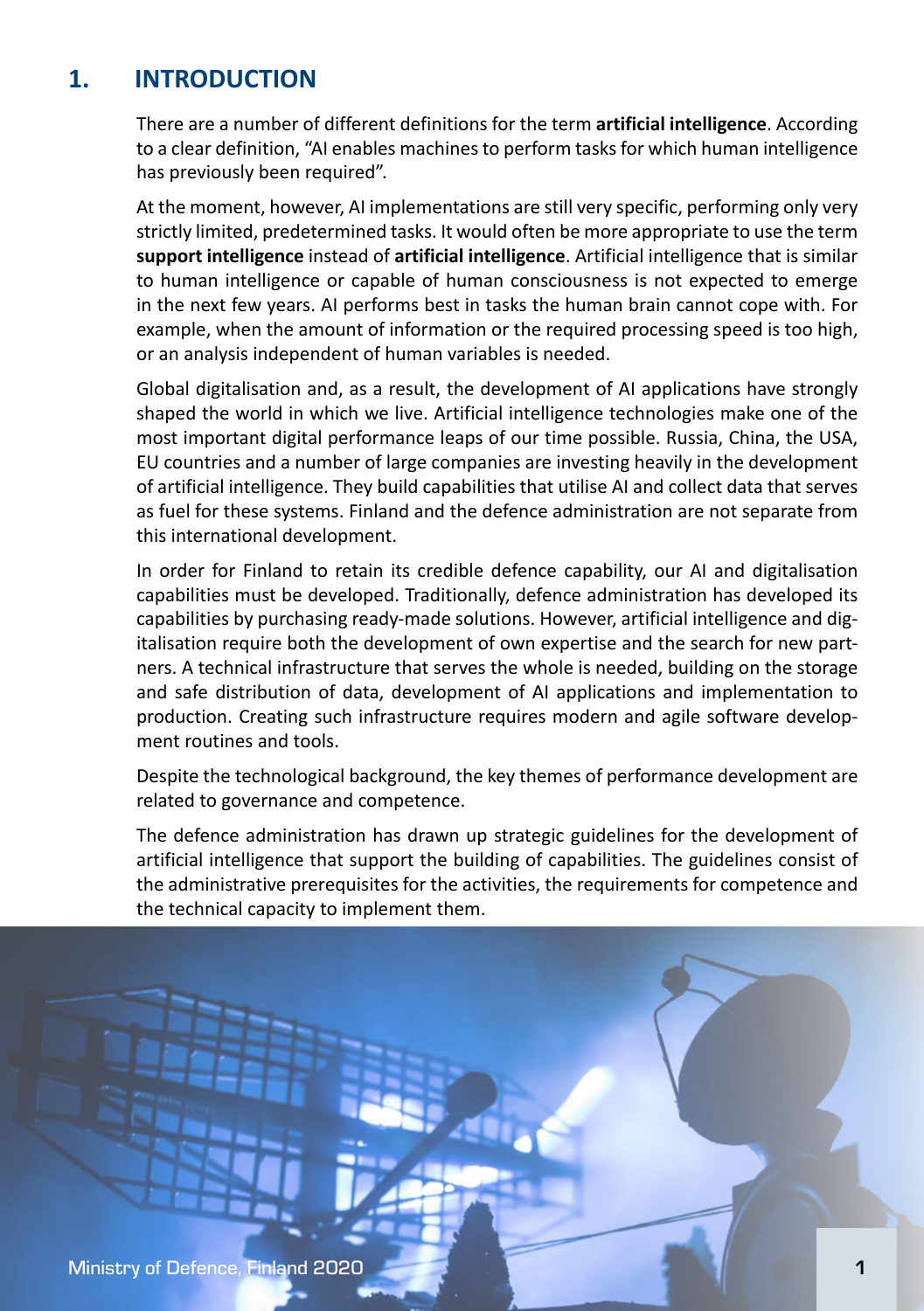# <span id="page-3-0"></span>**2. Strategic steering for developing AI capabilities**

Artificial intelligence was one of the key themes in the joint initiatives on defence capability development during Finland's 2019 EU Presidency (*Digitalization and Artificial Intelligence in Defence*). Artificial intelligence is brought up a number of times in the 2019 Government Programme, too. Already in 2017, the AI programme of the Ministry of Employment and the Economy set an ambitious target to make Finland one of the leading countries in the application of AI.

Many statements, research papers and guidelines on autonomous weapon systems and the use of AI as part of weapon systems (*Lethal Autonomous Weapon Systems, LAWS*). These include the EU Parliament, 2018; Finland and Estonia 2018; and the UN CCW GGE, *Convention on Certain Conventional Weapons, Group of Governmental Experts, 2019*).

Globalisation, post-Cold War transformation, anti-terrorism war and digitalisation have significantly altered the field of international threats. Activities in this multidimensional field will take place more and more quickly and focus not only on the traditional land, air and sea dimensions but also on space, cyber and information dimensions and the human mind. Anyone who is able to harness the information to their service the fastest is at the forefront of the global competitive environment.

The amount of data has increased exponentially, which means that more efficient methods are needed to deal with it. Rapid development of AI capabilities is the only way to maintain the balance of the current defence capability in relation to national threats.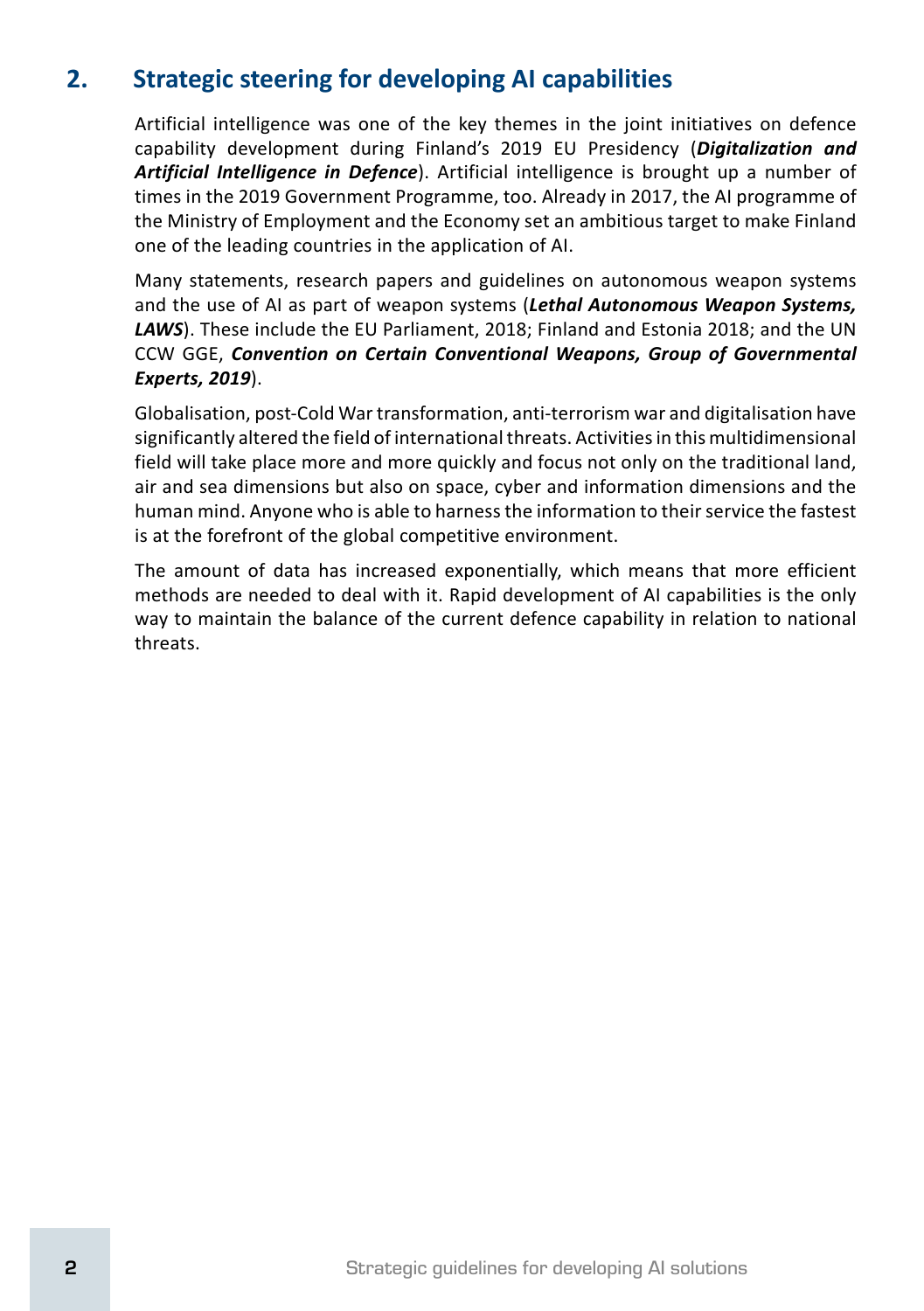### <span id="page-4-0"></span>**3. Areas of AI capability**

#### **3.1 Administrative prerequisites**

The administrative prerequisites for utilising artificial intelligence consist of ethics and legislation, management perspectives, communications, procurement and resourcing. In order to develop artificial intelligence capabilities appropriately, the administrative prerequisites must be adequately met.

In all development of AI capabilities, the defence administration undertakes to comply with international law and ethical obligations that are binding on the administrative branch. As the trends in national and international regulation have a significant impact on the capability of the Defence Forces to carry out their statutory duties, the defence administration is actively involved in drawing up them. National or international legislation must not prevent the development of ethically acceptable, necessary and appropriate solutions based on artificial intelligence.



Picture: The majority of different AI applications are on a very solid ethical and legal basis. Naturally, the same good governance practices must be taken into account in their use and development as in other work related to personal data, privacy protection and transparency of decision-making. Applications in the grey area require a situation-specific review, and only LAW systems that remain in the completely black area require in-depth legal and ethical consideration.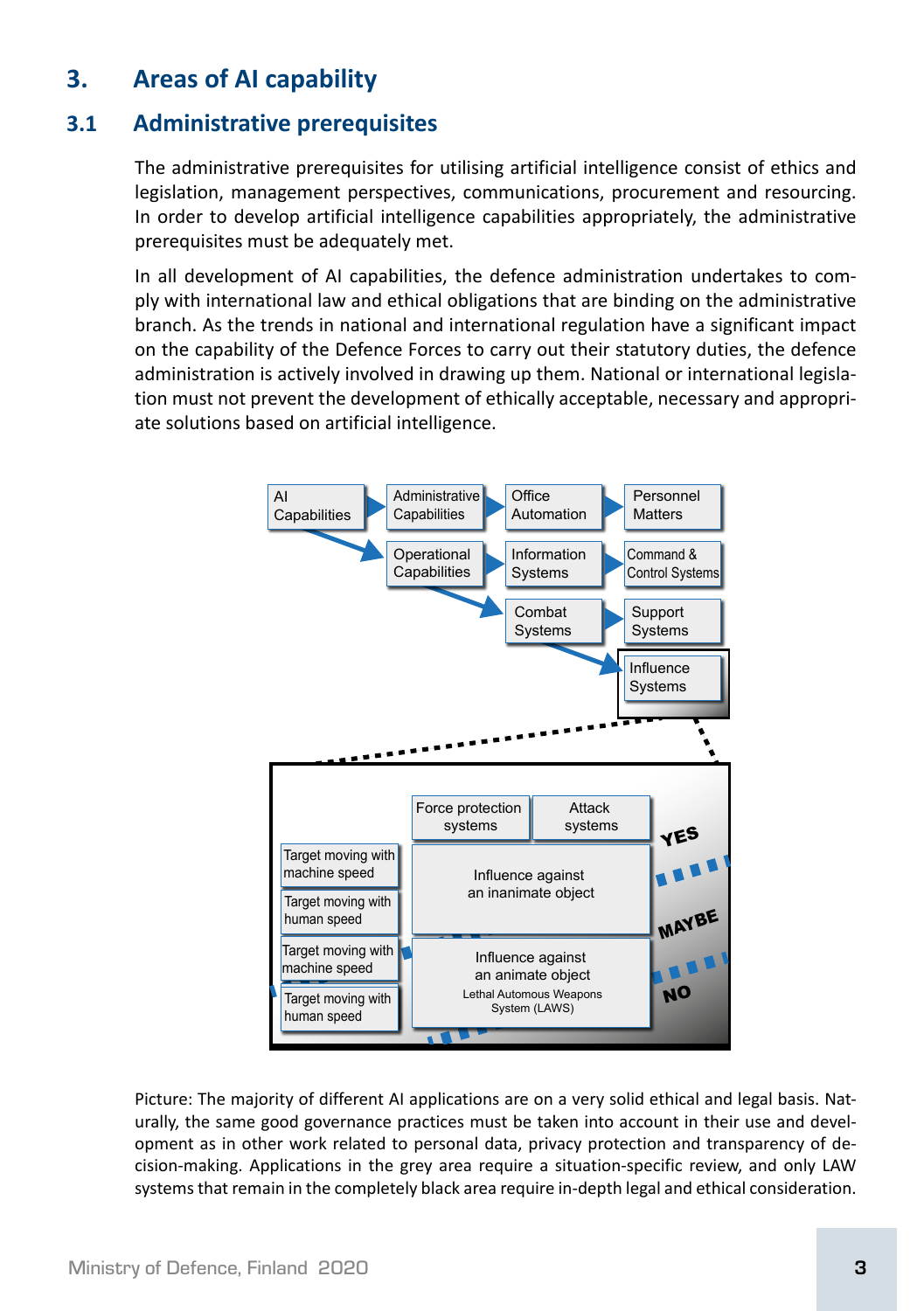Defence administration does not practise self-regulation, which is stricter than what is required by laws and regulations. Defence administration develops artificial intelligence capabilities under the same conditions as others. Further challenges are created by actors that do not comply with international regulations, so the defence administration must be able to prepare for such threats, too.

AI solutions are based on good governance. The defence administration has the necessary legal understanding of what and how data can be collected, stored and combined. There are clear and complete administrative and legal practices for the connection, collection and processing of new data.

There is a shared understanding within the defence administration of the capabilities that digitalisation and artificial intelligence must achieve. The senior management in the administrative branch is committed to these objectives. Digitalisation and artificial intelligence must release resources from administrative work to operational work and increase operational performance in both normal and emergency conditions. Internal communications and training will ensure that there is an adequate understanding of artificial intelligence at different levels of the organisation.

Different aspects of digitalisation (e.g. cyber, artificial intelligence, cloud computing services and information) have drawn up their own strategic plans that are compatible and in line with each other. Due to the rapid technological development, the plans will be updated regularly.

There is a lively public debate on threats and opportunities related to artificial intelligence. Technology is subject to a wide range of assumptions and expectations, and the debate is often conducted without an in-depth understanding of the basis for technology. The defence administration takes actively part in the debate. There are very few ethically questionable applications compared to the total number of applications.

Artificial intelligence can also be used to reduce human suffering. It will help to cause minor collateral damage and fewer military and civilian casualties in a crisis situation.

As in digital development projects in general, the acquisition, planning and implementation of AI capabilities is agile. The purchase process differs from the purchase of material performance, and the Procurement Act supports agility well. In addition, agility will be accelerated through training and models that serve as examples.

Funding must also be agile in order for the research, product development and deployment of new technologies to succeed within the timetable set out in the performance targets. The primary aim of the procurement is to buy a capacity that produces the desired capability (for example, the right team), not so much a product or equipment (for example, predefined software)..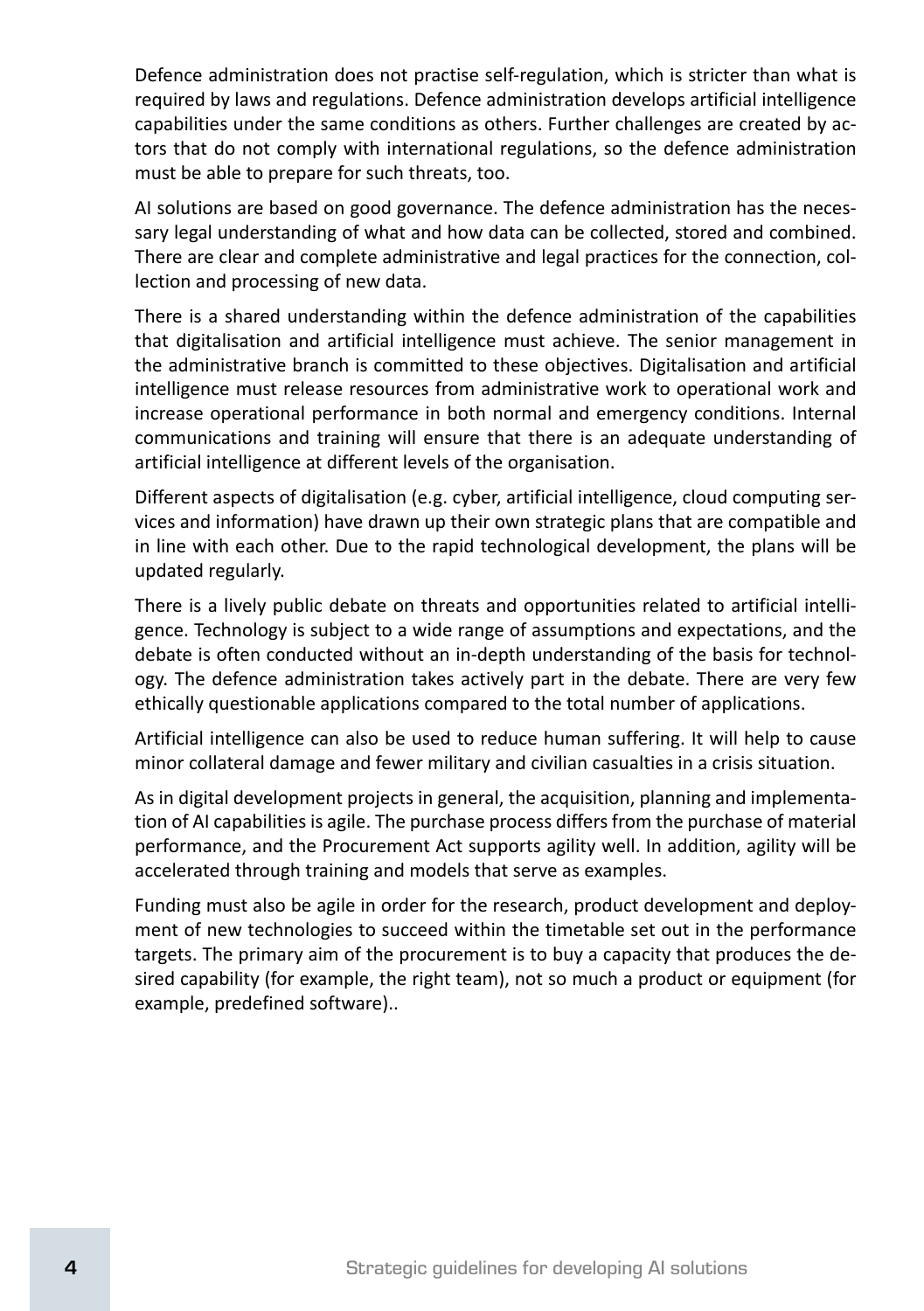#### **3.2 Competence**

AI capabilities require external expertise both within the defence administration and from the partner network. Different skills profiles are needed for different tasks. In addition, Artificial Intelligence expertise must be widely divided into different parts of the defence administration.

The AI expertise of the Defence Forces personnel will be developed and the AI expertise of conscripts and reservists will be utilised systematically. New staff will be recruited for expert duties and current staff will be further trained.

The Defence Forces have a network of AI partners consisting of companies, research institutes and academic communities. The network integrates the domestic and international actors whose capabilities are needed to achieve the objectives. The partners will be assessed and integrated into the network through a uniform mechanism.

The tasks for which the expertise of the partners can be used and where expertise should be found in the Defence Forces have been identified as the basis for cooperation. Together with its network of partners, the Defence Forces will develop a systematic and active transfer of expertise within the organisation. The Defence Forces must have the capability to develop and maintain AI solutions requiring the highest level of concealability independently.

In the defence administration, the network's co-operation is carried out by designated persons.

As outlined in the *Strategic Guidelines for Developing Cyber Defence* (2019), cooperation on artificial intelligence will also be developed in cooperation with educational institutions. The development of educational programmes and courses in educational institutions will be supported so that they serve the needs of continuing AI training, improve the recruitment base, maintain a high level of national AI competence and promote the monitoring of the development of AI competence areas.

#### **3.3 Implementation capability**

The implementation of AI capabilities requires the availability of data (collecting, combining and processing data and making it technically available), AI technologies and technical infrastructure (calculation environment, storage, data transfer and support systems) in which applications are implemented. Such an entity also serves other digitalisation projects in the administrative branch.

Artificial intelligence solutions are built on data generated by the digital world at an accelerating pace. Various personal data registers, for example, accumulate date which is stored in databases as a by-product of activities and processes. Data collection is often the goal; especially in intelligence gathering the continuous collection and analysis of data is at the core of activities. Above all, data collection and management require focus and prioritisation. The aim is to identify which data must be available in the defence administration. The necessary processes and technical solutions for data collection, storage, availability, enrichment and analysis exist. This package will be reviewed regularly and, if necessary, amended.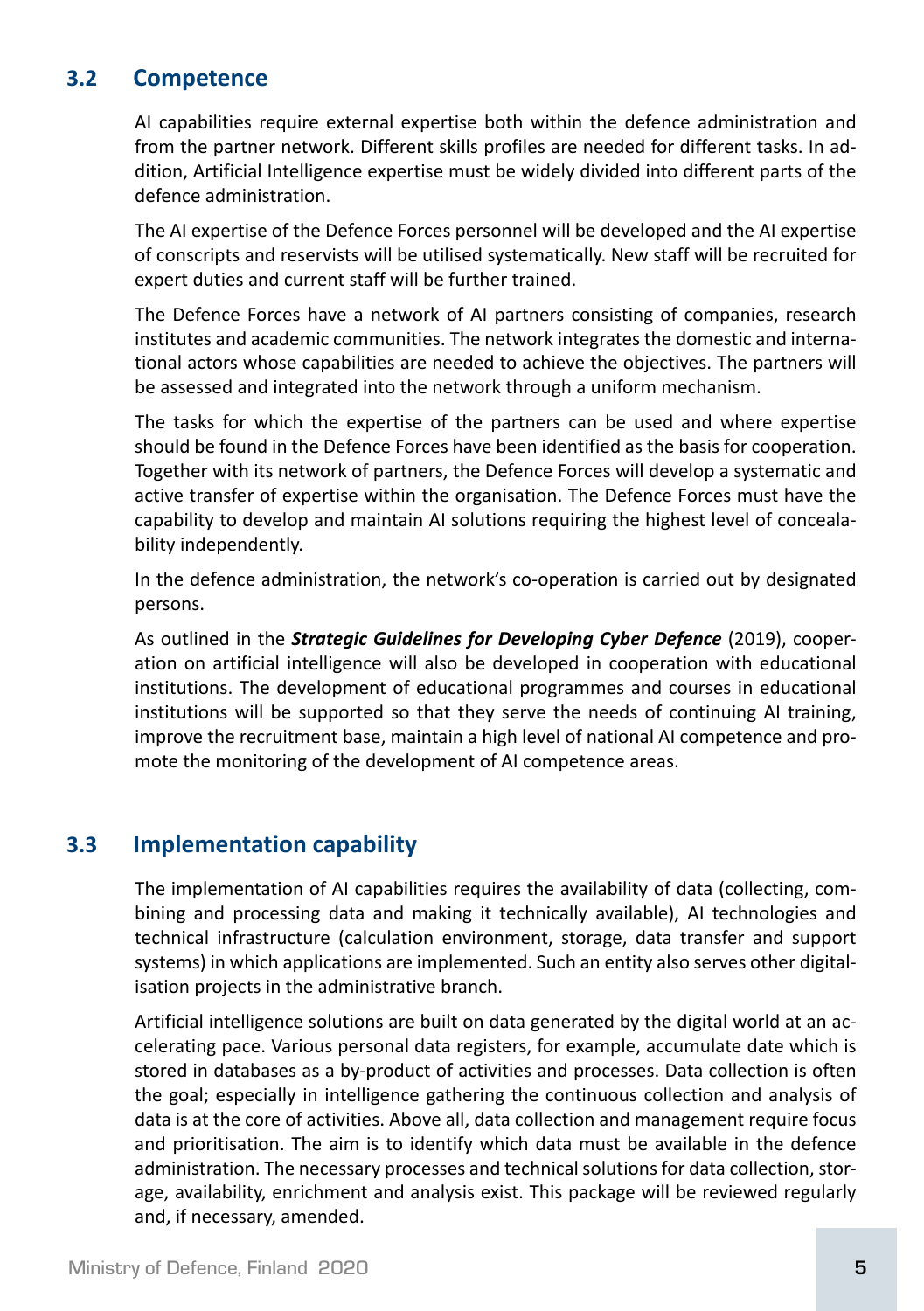<span id="page-7-0"></span>The defence administration must have an up-to-date technical infrastructure to run AI applications. The technical infrastructure enables the development of models and their implementation in production with the technology required. The entity is built on centralised common resources and local capabilities. Export of AI solutions to production may mean, for example, an office intelligence application serving the entire administrative branch on a centralised server, a technical interface sharing the results of an analysis, or support intelligence in rolling stock or in a fighter's equipment. AI solutions require monitoring and must be able to be updated and further developed safely.

As to capability development and maintenance, technological development will be taken account of in a proactive and agile manner, and infrastructure will be updated iteratively, when necessary. Technological solutions must be made in such a way that they support international cooperation and the objectives of the partnership programmes.

The solutions must be of a sufficiently general nature so that optimal technology can be applied in different situations. A significant proportion of AI solutions are built on open source programming libraries or they utilise pre-instructed models (for example, different image recognition models and modern common language models), either as such or modified according to usage cases. Commercial AI products also have a role to play. For these products, it must be ensured that they are easily integrated into other systems. Technological environments will be developed in such a way that they can make use of both new, openly available technologies and commercial solutions in narrow specific fields.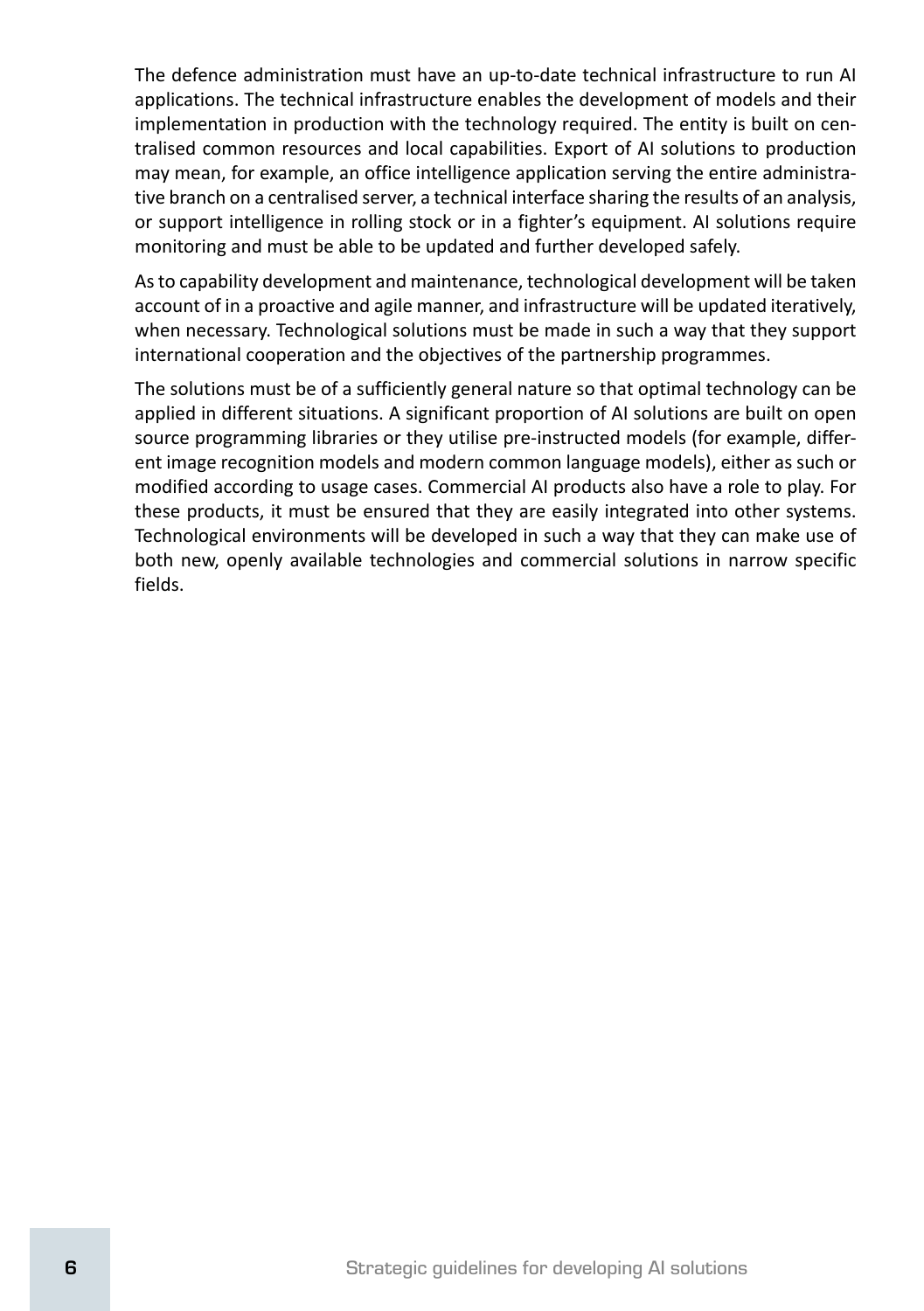# **4. Strategic guidelines**

|   | <b>Coordinated strategic guidelines:</b>                                                                                                                                                                                                                                                                                                                                   |  |
|---|----------------------------------------------------------------------------------------------------------------------------------------------------------------------------------------------------------------------------------------------------------------------------------------------------------------------------------------------------------------------------|--|
|   | The strategic level of defence administration plans for all aspects of digi-<br>talisation are compatible and aligned. The plans will be updated regularly.                                                                                                                                                                                                                |  |
|   | Agility and case-based ownership:                                                                                                                                                                                                                                                                                                                                          |  |
| 2 | Research, development and maintenance of AI capabilities will be pro-<br>cured and resourced in a agile manner in order to realise the performance<br>potential of rapid technological development. Agility is supported by train-<br>ing. The ownership of AI solutions and the data used in them belongs to<br>the owner of the activity or process in the organisation. |  |
|   | <b>Active development of skills:</b>                                                                                                                                                                                                                                                                                                                                       |  |
|   | In developing AI capabilities, critical competences are secured through<br>recruitment and staff training. An active network of AI partners including<br>companies, research institutes and the academic community will be cre-<br>ated for the defence administration, and skills will be actively developed<br>with the network.                                         |  |
|   | Availability of data and flexible technical solutions:                                                                                                                                                                                                                                                                                                                     |  |
|   | The defence administration identifies which data must be available. The<br>necessary processes will be carried out to manage the data. The defence<br>administration will develop an up-to-date technical infrastructure for the<br>promotion of AI applications. Data, processes and infrastructure are updat-<br>ed iteratively.                                         |  |
|   | Legality, ethics and open discussion:                                                                                                                                                                                                                                                                                                                                      |  |
|   | The defence administration complies with international legal and ethical<br>obligations that are binding on the administrative branch in the construc-<br>tion and use of artificial intelligence and participates actively in the draft-<br>ing. The defence administration actively participates in public discussion<br>on the threats and opportunities of AI.         |  |
|   |                                                                                                                                                                                                                                                                                                                                                                            |  |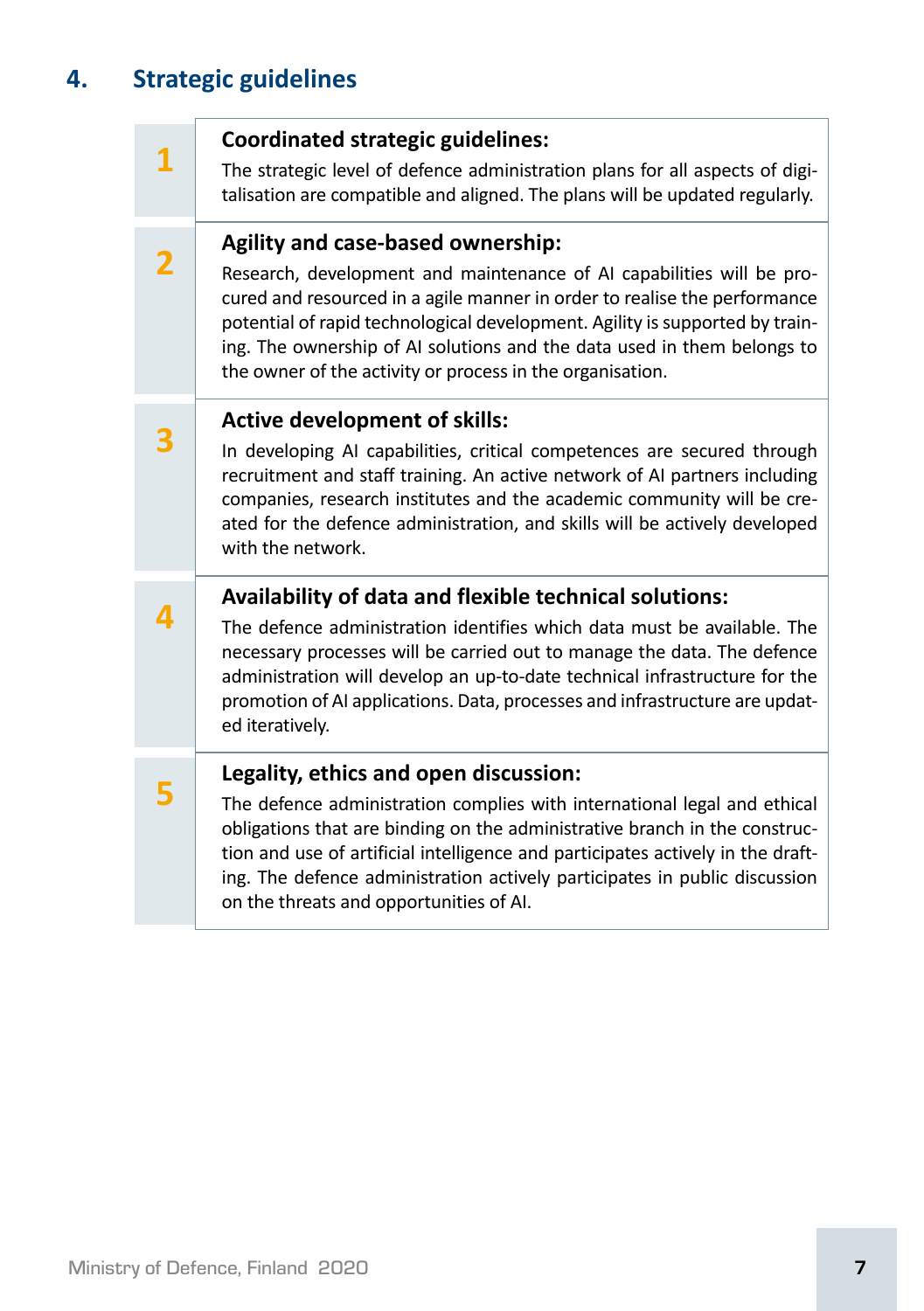## <span id="page-9-0"></span>**5. Working group**

A working group was set up from key personnel in the defense administration, with the consulting company Reaktor as a partner. The content was created in workshops and other regular meetings. Reaktor interviewed important stakeholders and studied external research and literature.

#### **Members of the working group:**

Teemu Anttila, chairman. Pekka Appelqvist Rauno Kuusisto

Joona Lapinlampi,

Antti Lehtisalo

Juha Martelius

Pentti Olin

Tero Solante

Antti Tunkkari

Markku Vihersalo